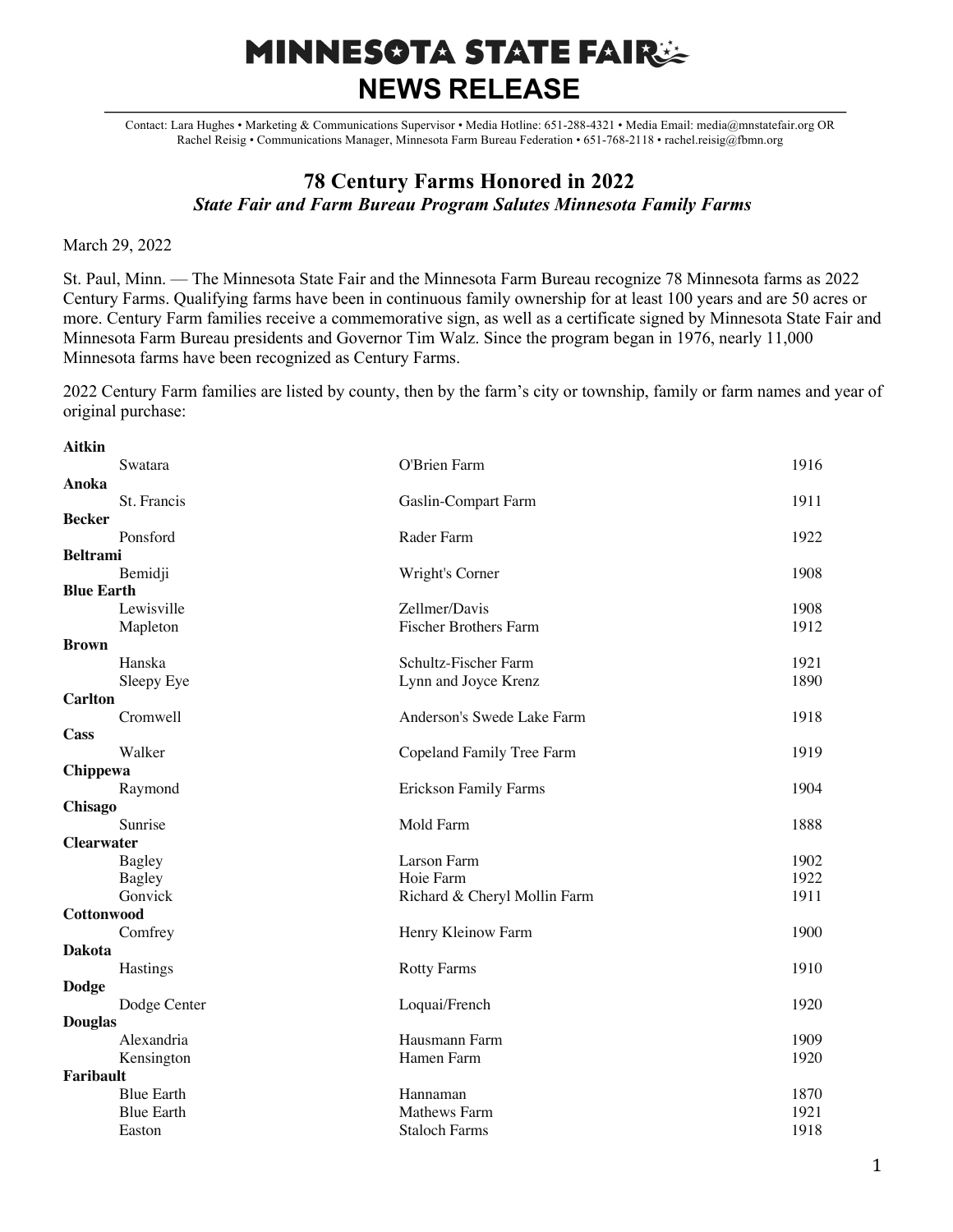| Elmore<br>Elmore               | Grimmelman Farm<br>Peter Farm                | 1912<br>1920 |
|--------------------------------|----------------------------------------------|--------------|
| <b>Fillmore</b>                |                                              |              |
| Spring Valley<br>Spring Valley | Schumacher Farm<br>The Eggerichs Family Farm | 1922<br>1910 |
| Freeborn                       |                                              |              |
| Oakland<br>Goodhue             | Calvin S. Lyle Family Farm                   | 1898         |
| Lake City                      | Marty & Barb Kehren Farms                    | 1922         |
| <b>Grant</b><br>Herman         | Werk Family Farm                             | 1906         |
| <b>Houston</b>                 |                                              |              |
| La Crescent                    | Eden                                         | 1920         |
| <b>Jackson</b>                 |                                              |              |
| Round Lake                     | The "80"                                     | 1921         |
| <b>Kanabec</b>                 |                                              |              |
| Milaca                         | Asher Farm                                   | 1914         |
| <b>Kittson</b>                 |                                              |              |
|                                |                                              |              |
| Humboldt                       | Hemmes                                       | 1922         |
| Lac Qui Parle                  |                                              |              |
| Canby                          | Kahn Farm                                    | 1909         |
| Dawson                         | Karl & LaVon DeJong                          | 1891         |
| Marietta                       | Willis Family Farm                           | 1890         |
| <b>Lake of the Woods</b>       |                                              |              |
| Baudette                       | Horntvedt Farm                               | 1920         |
| Lyon                           |                                              |              |
| Marshall                       | Gregoire Farms                               | 1898         |
|                                |                                              |              |
| <b>Mahnomen</b>                |                                              |              |
| Bejou                          | DeVries Family Farm                          | 1914         |
| <b>Marshall</b>                |                                              |              |
| Stephen                        | <b>Bolduc Farm</b>                           | 1916         |
| <b>Martin</b>                  |                                              |              |
| Trimont                        | Krusemark Farms                              | 1922         |
| <b>McLeod</b>                  |                                              |              |
| Lester Prairie                 | Ide Farm                                     | 1910         |
| <b>Meeker</b>                  |                                              |              |
| Litchfield                     | <b>Albright Family Farm</b>                  | 1920         |
| <b>Mille Lacs</b>              |                                              |              |
|                                |                                              |              |
| Foreston                       | Anderson                                     | 1913         |
| <b>Morrison</b>                |                                              |              |
| Hillman                        | <b>Beack Dairy</b>                           | 1916         |
| Little Falls                   | The Welinski Family Farm                     | 1903         |
| Pierz                          | <b>Bill Pohlkamp Farm</b>                    | 1920         |
| <b>Mower</b>                   |                                              |              |
| Austin                         | <b>Bell Farm</b>                             | 1859         |
| <b>Nobles</b>                  |                                              |              |
| Rushmore                       | <b>Behrens Farm</b>                          | 1920         |
| Worthington                    | Perkins Farm                                 | 1911         |
| <b>Olmsted</b>                 |                                              |              |
|                                |                                              |              |
| Eyota                          | Pries Farms                                  | 1910         |
| <b>Otter Tail (East)</b>       |                                              |              |
| Rothsay                        | Ohe Family Farm                              | 1908         |
| <b>Pine</b>                    |                                              |              |
| Finlayson                      | <b>Matson Farm</b>                           | 1898         |
| Willow River                   | The Sangren-Nelson Farm                      | 1919         |
| Polk                           |                                              |              |
| Fertile                        | Refling-Johnson-Olson Farms                  | 1889         |
| Fisher                         | McWilliams Farm                              | 1919         |
| <b>Redwood</b>                 |                                              |              |
| Sleepy Eye                     | Leon & Mary Peterson's Family Farm           | 1921         |
|                                |                                              |              |
| <b>Roseau</b>                  |                                              |              |
| Roseau                         | Michal                                       | 1921         |